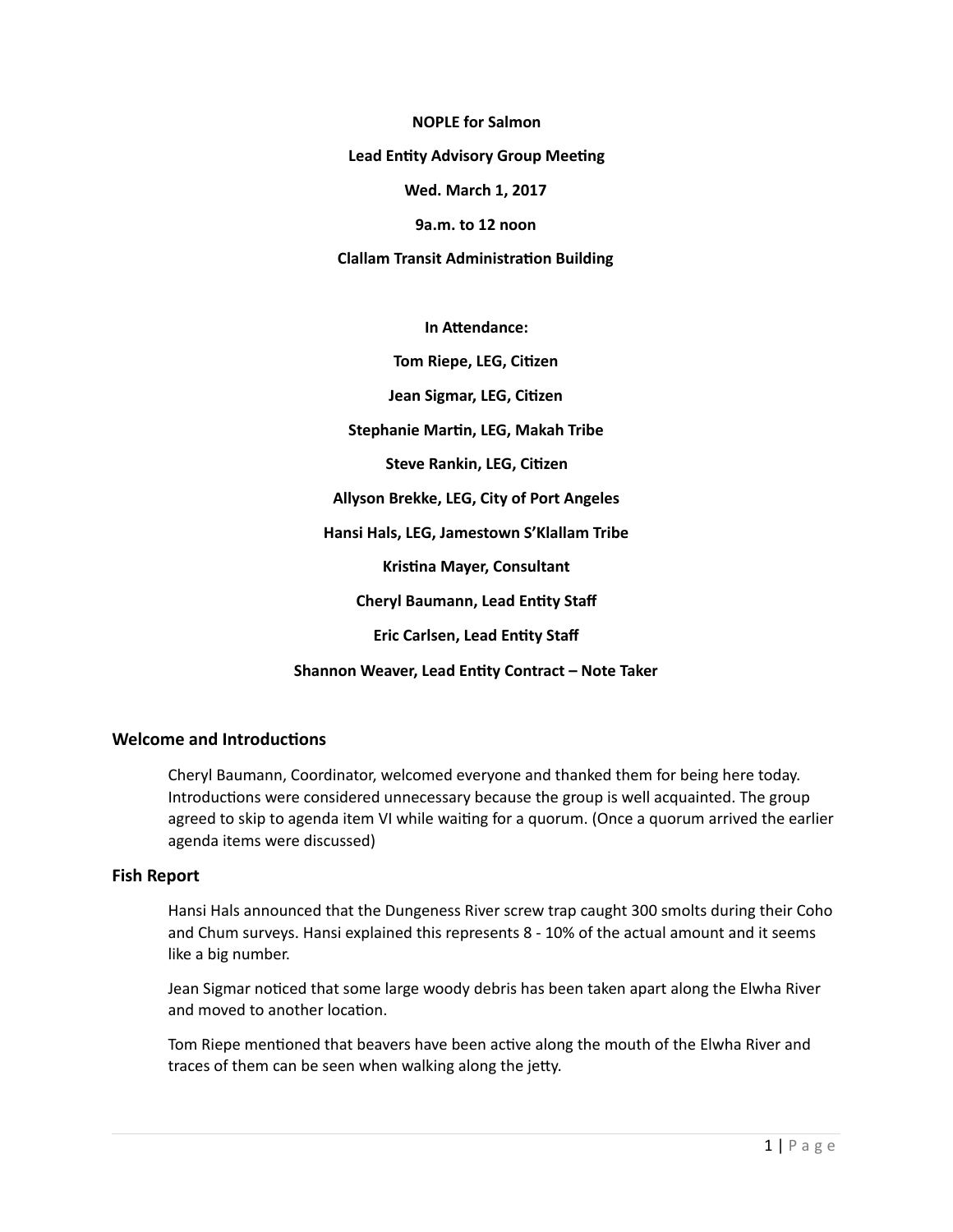Cheryl Baumann spoke of the stressful negotiations that were currently taking place between state, federal and tribal fishery managers who gather to plan the Northwest's recreational and commercial salmon fisheries – known as the North of Falcon process. Cheryl mentioned many groups would like to see more public involvement in the process.

# Two public meetings are schedule soon:

- March 17, 2017, 9 a.m. to 3 p.m.; General Administration Auditorium, 210 11th Ave. SW, Olympia.
- April 4, 2017, 9:30 a.m. to 5:00 p.m.; Lynnwood Embassy Suites, 20610  $44$ <sup>th</sup> Ave. W, Lynnwood.

# **Project Updates**

Hansi Hals mentioned the great progress Robert Knapp with the Jamestown S'Klallam Tribe has been making on the Kinkade Island project.

Allyson Brekke commended the Public Works team from the City of Port Angeles and their great work on the Combined Sewer Overflow project. As a result of that work, there were no overflows into the Port Angeles Harbor during winter rains this year. Allyson stressed the importance of infrastructure in keeping unwanted pollutants out of area waterways.

Stephanie Martin updated the group on the Brownfield site on the Makah Reservation. The Hake plant, above ground storage tank was removed last year and this summer they will further analyze the extent of the contamination. This project is a Near Term Action in the Puget Sound Action Agenda.

Stephanie also mentioned that they are preparing for funding cuts and will be analyzing their programs such as, the Hoko weather station and air quality sites to see where they may need to adjust. 

Hansi Hals, in response to Stephanie, mentioned that the Jamestown S'Klallam Tribe is doing the same thing with their smolt counts, fecal coliform and algae bloom studies.

# Review, Reaffirm or Refine NOPLE Goals & Strategy – Kristina Mayer

Kristina Mayer, Consultant, reviewed the process of the North Olympic Peninsula Lead Entity for Salmon, explaining to the group that today members will review strategy goals, objectives, and metrics. Kristina mentioned that the last time the group came together to review the goals and strategies was in 2013 and the LE need to determine what is still valid and what could be changed. The group worked together to evaluate the Lead Entity's Salmon Recovery Strategy Goals, Objectives, and Metrics and came up with the following feedback:

#### **TABLE A**

|  | ioal | <b>Proposed Objectives</b> | <b>Proposed Metrics</b> |
|--|------|----------------------------|-------------------------|
|--|------|----------------------------|-------------------------|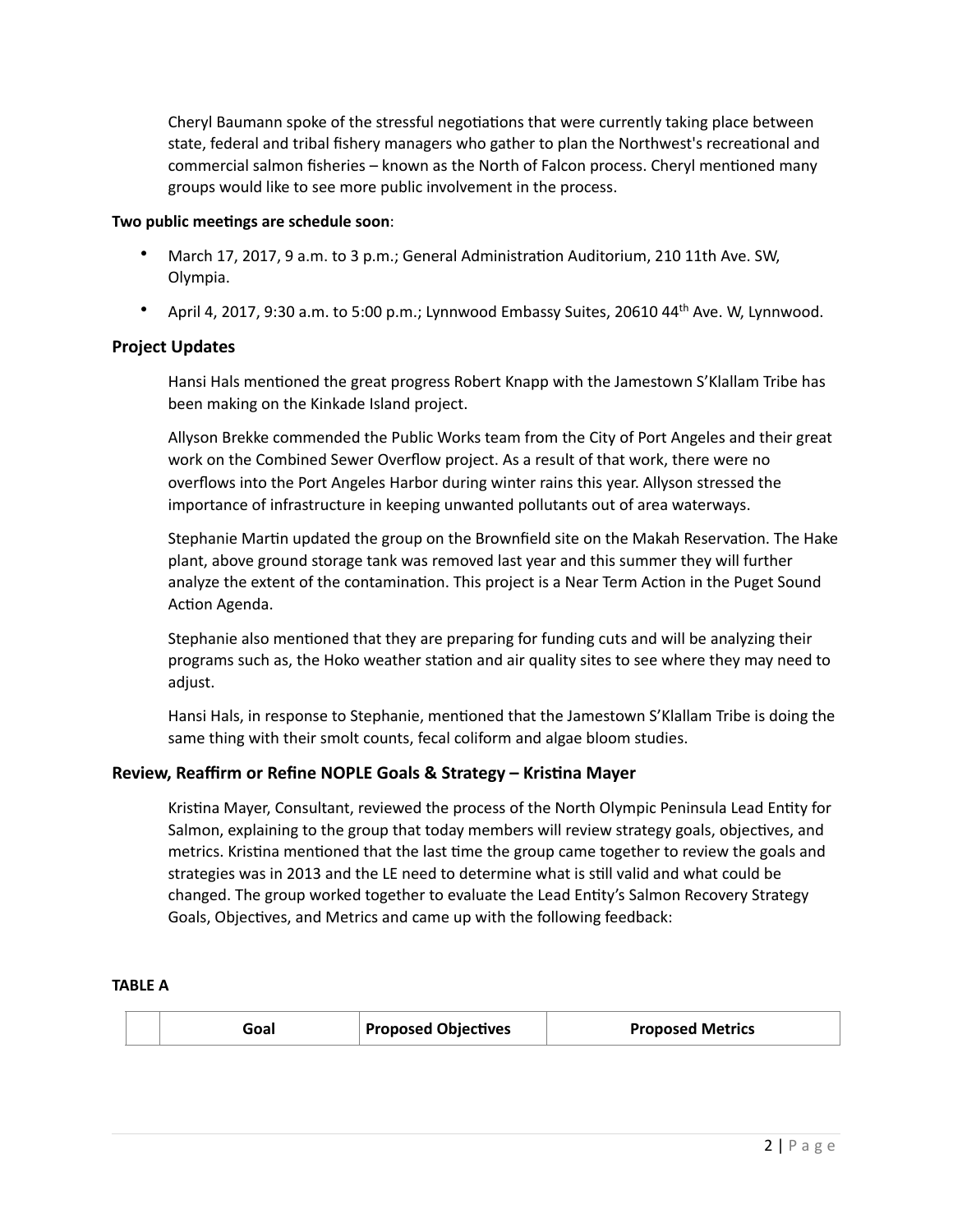| $\mathbf{1}$   | Achieve robust fish stocks<br>1. Add "for the<br>region" not just<br>selected areas.                                          | No comments for<br>change                                                                                                           | <b>Use VSP Metrics</b><br>Are these established for all<br>$1_{-}$<br>stocks?<br>Is this adequate?<br>2.                                                                                                       |
|----------------|-------------------------------------------------------------------------------------------------------------------------------|-------------------------------------------------------------------------------------------------------------------------------------|----------------------------------------------------------------------------------------------------------------------------------------------------------------------------------------------------------------|
| $\overline{2}$ | Implement recovery plans<br>and protect and restore<br>fish habitat                                                           | Need<br>$1_{\cdot}$<br>consistency in<br>terminology<br>Do we know all<br>2.<br>the recovery<br>plans of the ESA<br>recovery plans? | <b>Use NOPLE Metrics</b><br>Questions about usefulness<br>1.<br>What are the NOPLE metrics<br>2 <sub>1</sub>                                                                                                   |
| 3              | <b>Restore and maintain</b><br>ecosystem function and<br>nearshore processes<br>No comments for change                        | No Comments for<br>change                                                                                                           | <b>Adopt PSP Metrics</b><br>Does this encompass our<br>1.<br>region?<br>Why are these numbered? Why<br>2.<br>are only these numbered?                                                                          |
| $\overline{4}$ | Instill ecosystem<br>awareness<br>1. NOPLE as a group<br>doesn't do this per<br>se but individuals<br>within the group<br>do. | <b>Create and implement</b><br>an outreach and<br>education program<br>More<br>$1_{\cdot}$<br>involvement<br>with other<br>groups.  | Conduct before and after surveys of<br>attitudes, knowledge, and awareness<br>and Assess change in behavior, such as,<br>increased land use compliance, low<br>impact development<br>1. We are not doing this. |
| 5              | Integrate efforts                                                                                                             | <b>Communicate and</b><br>network<br>Not measurable,<br>1.<br>need something<br>that can be<br>measured.                            | No comments for change                                                                                                                                                                                         |

# Table B - Goal 1: Achieve Robust Fish Stocks

The group discussed that this table was mostly assessing and monitoring objectives and had no action objectives. VSP metrics was seen as inadequate.

# Table C - Goal 2: Implement Recovery Plans and Protect and Restore Fish Habitat

The group thought an additional column to add specific fish would be beneficial. They pointed out inconsistencies in the formatting of the table. The group felt that adding a climate change piece to the strategies was needed. Proposed metrics should be viable salmon populations and not the VSP metrics. The group found inconsistencies in each monitoring metric of the different watersheds and would recommend a more consistent layout for both metrics and formatting. For the Hood Canal/Eastern Strait section, the group felt that there is more going on than the one listed strategy of, Implement National Forest road maintenance and abandonment program.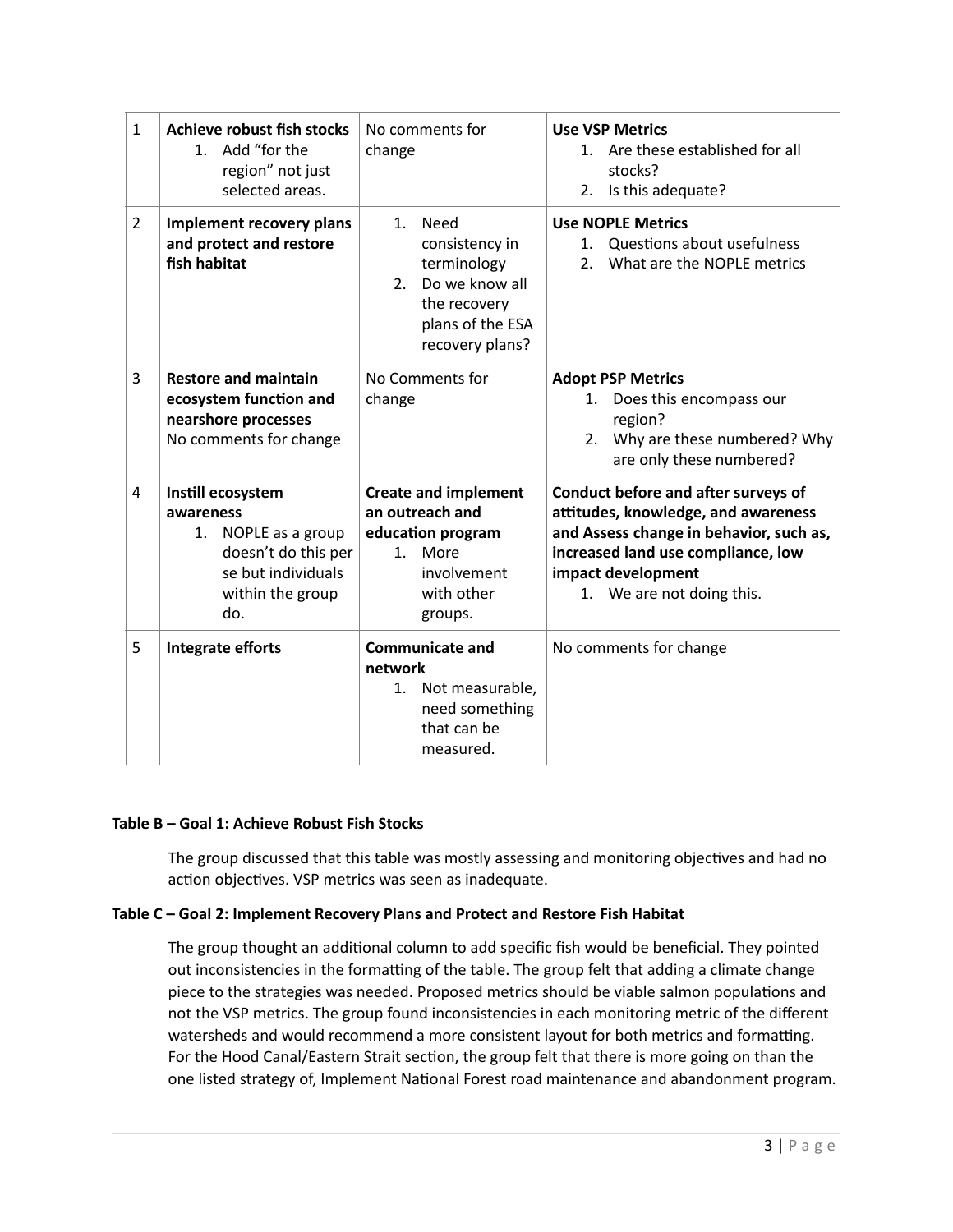## **Table D – Goal 3: Restore & Maintain Ecosystem Function**

The group felt that Table D needed more specific goals, needed to adopt regionally significant goals, than the goals and objectives of the PSP. They felt Table D was part of Table C in a larger scale and found formatting issues with the table as well.

## Table E - Goal 4: Instill Ecosystem Awareness

Formatting issues was again a theme of this table, the table vs. narrative format was discussed. The objective needs to be reworded to say "education plan," instead of the current "program" because it seems too institutional. Goal 4 needs to be changed to add the word community. Assessment - Identify Obstacles to Awareness, needs to be changed to add opportunities. The group felt that the proposed metrics are over reaching and could use some simplification. Questions were raised about getting the public more involved. Strategy – Create a Media Plan, was discussed and many were not sure of the meaning of this strategy, they thought this could be broadened to talk about the website and keeping it updated.

## Table F - Goal 5: Integrate Efforts

The group discussed that the objectives of this table do not align with the goal of this table, stating that, some of the objectives are staffing issues and some are unrealistic. The goal title should be changed to add the words, community and agency. The task – Prioritize according to decision criteria, was not understood by the group.

**Table G** – was not assessed by the group.

#### **Summary and Next Steps**

Kristina Mayer will combine the collective TRG/LEG feedback that was provided and address the inconsistencies with in the tables. There will be a comment period and then LEG approval.

- All tables are improperly labeled.
- Tables should be able to stand alone so it has meaning in and of itself.
- The goals and strategies are more for an action group when this is a facilitation and coordination group.
- The tables do not encapsulate the social considerations that are done by this group, more social aspect is needed.
- Do we need scoring criteria for LEG?

# **Brief Update on Multi-Reach Scale Acquisition Task Force - Kristina Mayer**

Kristina Mayer, Consultant, gave an update on the progress of the Acquisition Task Force. She explained to the group that the Task Force has made considerations for policy development and will be adopting a new policy by the July 12, 2017 meeting. Kristina looked forward to meeting with the LEG for policy approval in the near future.

# Approval of January 25, 2017 Meeting Summary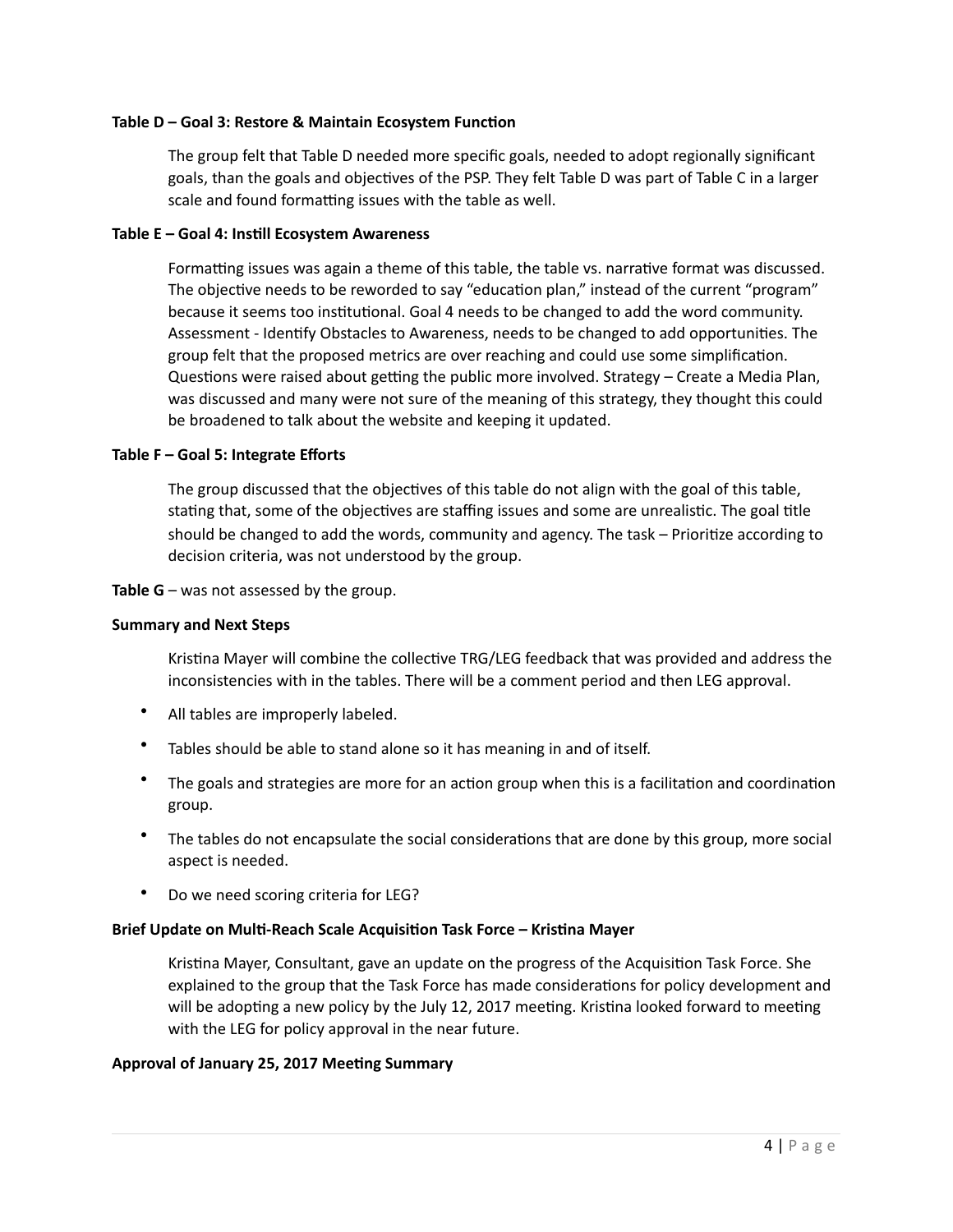The group had the opportunity to look over the meeting summary and agreed that on page 11 of the packet the pronoun "She" needed to be changed to "Cheryl" for clarification purposes.

With that correction, Tom Riepe motioned to accept the meeting summary, Jean Sigmar seconded the motion, Allyson abstained, it was unanimous.

#### **Review, Discussion, Decision and/or Next Steps Re: Technical Team Recruitment**

Cheryl Baumann, Coordinator, asked the group to review the 2017 Technical Review Group Membership list, adding that we have 17 TRG members currently but we need to have more. Cheryl focused the group's attention to the two resumes from prospective members; Josh Chenoweth and Sean Halberg, asking if the group would like to discuss or accept these two members to the TRG.

Steve Rankin asked if Josh Chenoweth would be representing the National Park?

Cheryl Baumann said he would be based on his cover letter.

Tom Riepe stated that it was critical to maintain a large pool of TRG members and he felt the group should invite these two.

Allyson Brekke stated she had no hesitation to make a motion to include Josh Chenoweth and Sean Halberg to the Technical Review Group.

Hansi Hals seconded the motion.

It was unanimous.

# Update & Next Steps for North Olympic Representative to PSP's Salmon Recovery Council

Cheryl Baumann, Coordinator, invited the group to discuss possible representation recruitment for the Salmon Recovery Council. Currently Scott Chitwood and Doug Morrill, as an alternate, are the representatives for the North Olympic, however, Scott is retiring in October and someone else is needed. The group discussed possible nomination of Hansi Hals, Mary Ellen Windborn, and Doug Morrill. No motion was made due to a lack of a quorum but group thought maybe Scott would have a recommendation. The group also discussed the need for this person to be able to report back to the LEG. It was noted that there is an SRC meeting at the end of March in Kingston. 

#### **Coordinator Updates**

Cheryl Baumann, Coordinator, directed the group's attention to the 2017 Salmon Recovery *Related Funding Requests & North Olympic Connections* handout in their packet. Cheryl stated that this gives information about PSAR, PSAR Large Cap, SRFB, Fish Passage Barrier Removal Board, and Floodplains by Design funding and budget requests. Cheryl noted this was not a complete listing but gave a good overview of the requests.

Cheryl also asked the group to review the *SOS Call to Action!* handout, stating that PSAR is so critical to salmon recovery network and she encouraged everyone to call, email, write to their legislation because they need to hear that these projects are important. She reminded the group that at the state level, the allocation subcommittee is looking at the "pie" of allocated funds and the Puget Sound is seen as getting more than their share of the pie, it is expected we will get